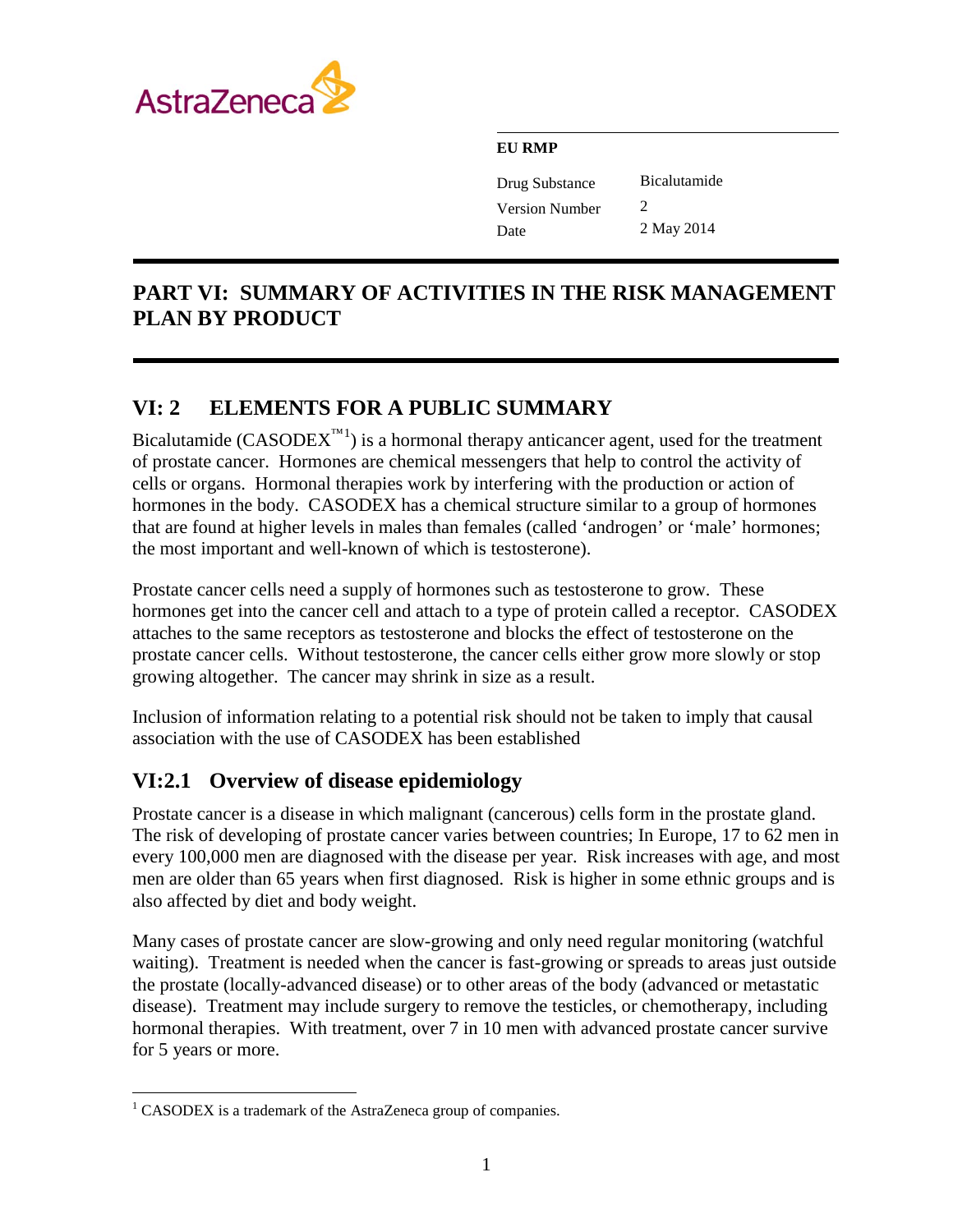

### **VI:2.2 Summary of treatment benefits**

CASODEX, at a dose of 50 mg per day was studied in over 800 men with advanced prostate cancer and compared with a similar medicine called flutamide. All patients also received injections of another medicine, to block the production of luteinising hormone. Treatment benefits were maintained for significantly longer in men in the CASODEX group compared with men in the flutamide group, who were 34% more likely to fail treatment over the study period.

The results of a further 2 studies in over 1400 men with prostate cancer given CASODEX alone at a dose of 150 mg per day, showed that men without metastatic disease who were treated with CASODEX lived as long without their disease worsening or treatment failing as men who had surgery. CASODEX was not as effective as surgery in patients with metastatic disease, but metastatic disease patients treated with CASODEX reported a better quality of life compared with patients who had surgery. CASODEX is a treatment option for men with metastatic prostate cancer who do not want, or cannot have, surgical treatment.

In early prostate cancer, adding CASODEX to standard of care was significantly better than standard of care alone, in preventing the worsening of disease.

### **VI:2.3 Unknowns relating to treatment benefits**

CASODEX has not been studied in women and has only been studied in a small number of children. CASODEX has been studied men of different age, race and stage of cancer. Most men were White, although other ethnic groups showed no evidence of a different effect.

# **VI:2.4 Summary of safety concerns**

This section presents a summary of important identified risks, important potential risks and important missing information, these are defined as follows:

- An important identified risk is an untoward event for which there is enough evidence for it to be linked with the medicine of interest, and where the possibility of that event occurring could lessen the potential benefits of taking the medicine
- A important potential risk is an untoward occurrence for which there is some reason for suspicion of a link with the medicine of interest but where this link has not been confirmed
- Important missing information is information about the safety of a medicine, which is not available when the medicine was approved for sale. This may represent a gap in the ability to predict the safety of the medicine on particular topics after the medicine has been approved.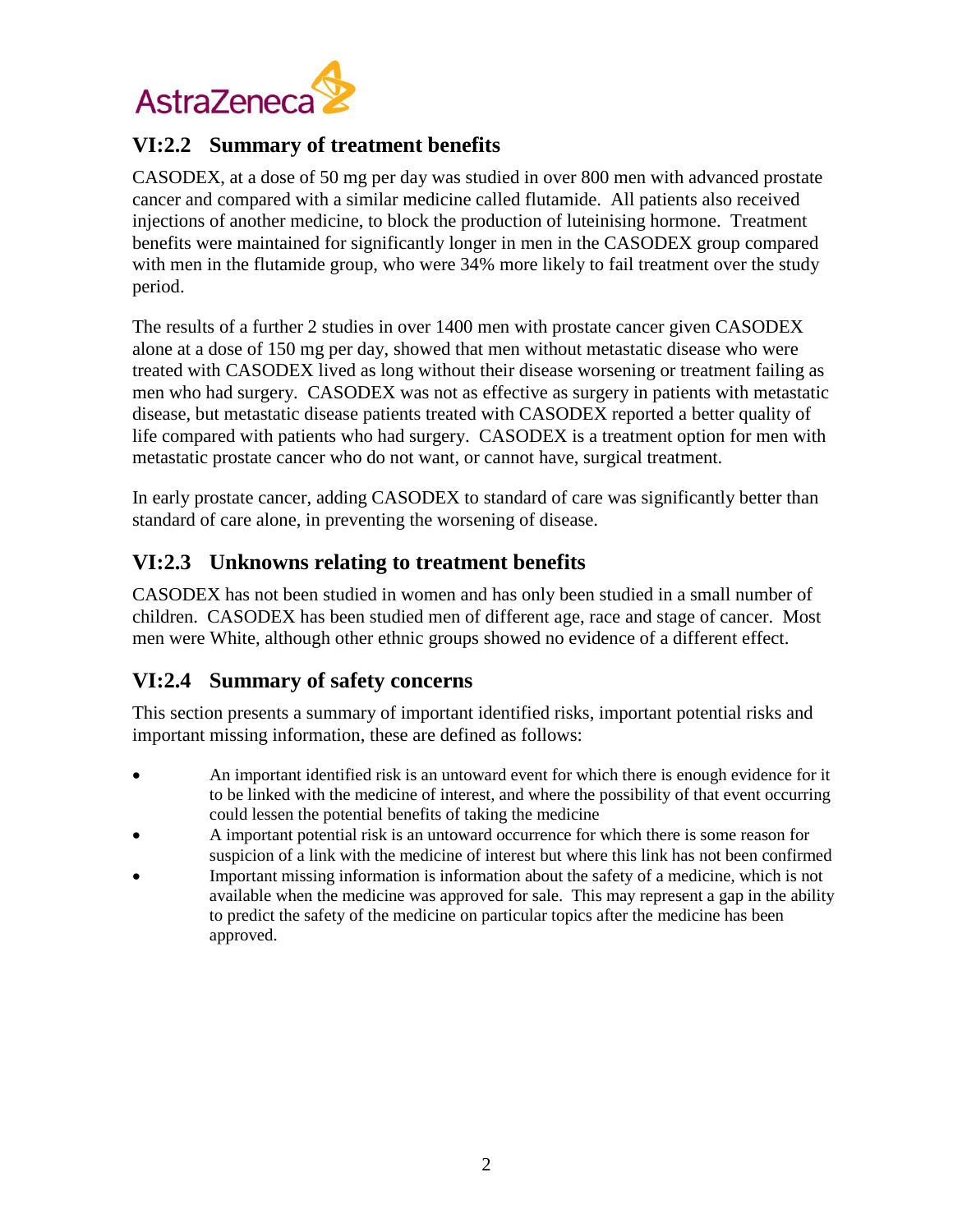

| <b>Table I-1</b>                                                                          | <b>Important identified risks</b>                                                                                                                                                                                                                                                                                                                                                                                                                                                                                                                                                                                                                                                                                                                                                                                                                                                                                           |                                                                                                                                                                                                                                                                                                                                                            |
|-------------------------------------------------------------------------------------------|-----------------------------------------------------------------------------------------------------------------------------------------------------------------------------------------------------------------------------------------------------------------------------------------------------------------------------------------------------------------------------------------------------------------------------------------------------------------------------------------------------------------------------------------------------------------------------------------------------------------------------------------------------------------------------------------------------------------------------------------------------------------------------------------------------------------------------------------------------------------------------------------------------------------------------|------------------------------------------------------------------------------------------------------------------------------------------------------------------------------------------------------------------------------------------------------------------------------------------------------------------------------------------------------------|
| <b>Risk</b>                                                                               | What is known                                                                                                                                                                                                                                                                                                                                                                                                                                                                                                                                                                                                                                                                                                                                                                                                                                                                                                               | <b>Preventability</b>                                                                                                                                                                                                                                                                                                                                      |
| Liver<br>problems                                                                         | CASODEX has been linked to a range<br>liver problems, ranging from mild<br>changes in liver function test results to<br>serious, potentially-fatal events such as<br>liver failure. More than 1 in 10 men, but<br>less than 1 in 100 men treated with<br>CASODEX have had liver problems.<br>Most changes in liver function were mild<br>and of short duration.                                                                                                                                                                                                                                                                                                                                                                                                                                                                                                                                                             | Patients and physicians should be aware<br>of the risks of liver problems, especially<br>in patients who may be at an increased<br>risk of developing liver problems.<br>CASODEX should be used with caution<br>in men with mild to moderate liver<br>disorders. Men with early signs and<br>symptoms of liver problems should be<br>investigated further. |
|                                                                                           | The risk factors for developing liver<br>problems during CASODEX treatment<br>include: men with existing liver diseases<br>such as hepatitis caused by infection,<br>complications resulting in a lack of blood<br>supply to the liver, or by an autoimmune<br>disease; men with cirrhosis (scarring) or<br>blockage of the bile duct, men who are<br>alcoholics; men with an inflamed liver<br>due to non-alcoholic fatty liver disease<br>and men taking other drugs or substances<br>known to affect the liver. Additionally, a<br>number of inherited diseases may<br>increase the risk of developing liver<br>problems during CASODEX treatment.<br>These include: a condition known as<br>alpha-1-antitrypsin deficiency which<br>leads to the build up of<br>alpha-1-antitrypsin in the liver; and<br>conditions which lead to a build up of<br>iron (haemochromatosis) or copper<br>(Wilson's disease) in the body. | In serious cases, stopping CASODEX<br>treatment is important to prevent further<br>complications.                                                                                                                                                                                                                                                          |
| Serious<br>inflammation<br>of the lung<br>called<br>interstitial<br>lung disease<br>(ILD) | ILD may be caused by a number of<br>factors, one of which is anti-cancer drug<br>treatment. ILD is difficult to diagnose,<br>but if untreated, can be life-threatening or<br>fatal. The ways in which anti-cancer<br>drugs might cause ILD are not fully<br>understood, but one possible reason is<br>that anti-cancer agents reduce the ability<br>of body to respond to lung injury.<br>The development of ILD during<br>CASODEX treatment has been reported<br>as occurring in less than 1 in 100 men.                                                                                                                                                                                                                                                                                                                                                                                                                   | Patients and physicians should be aware<br>of the risks of ILD. Any CASODEX-<br>treated patient who experiences shortness<br>of breath, cough and fever should have<br>treatment interrupted and be investigated<br>for possible ILD. If ILD is found,<br>CASODEX should be permanently<br>stopped and the patient treated<br>appropriately.               |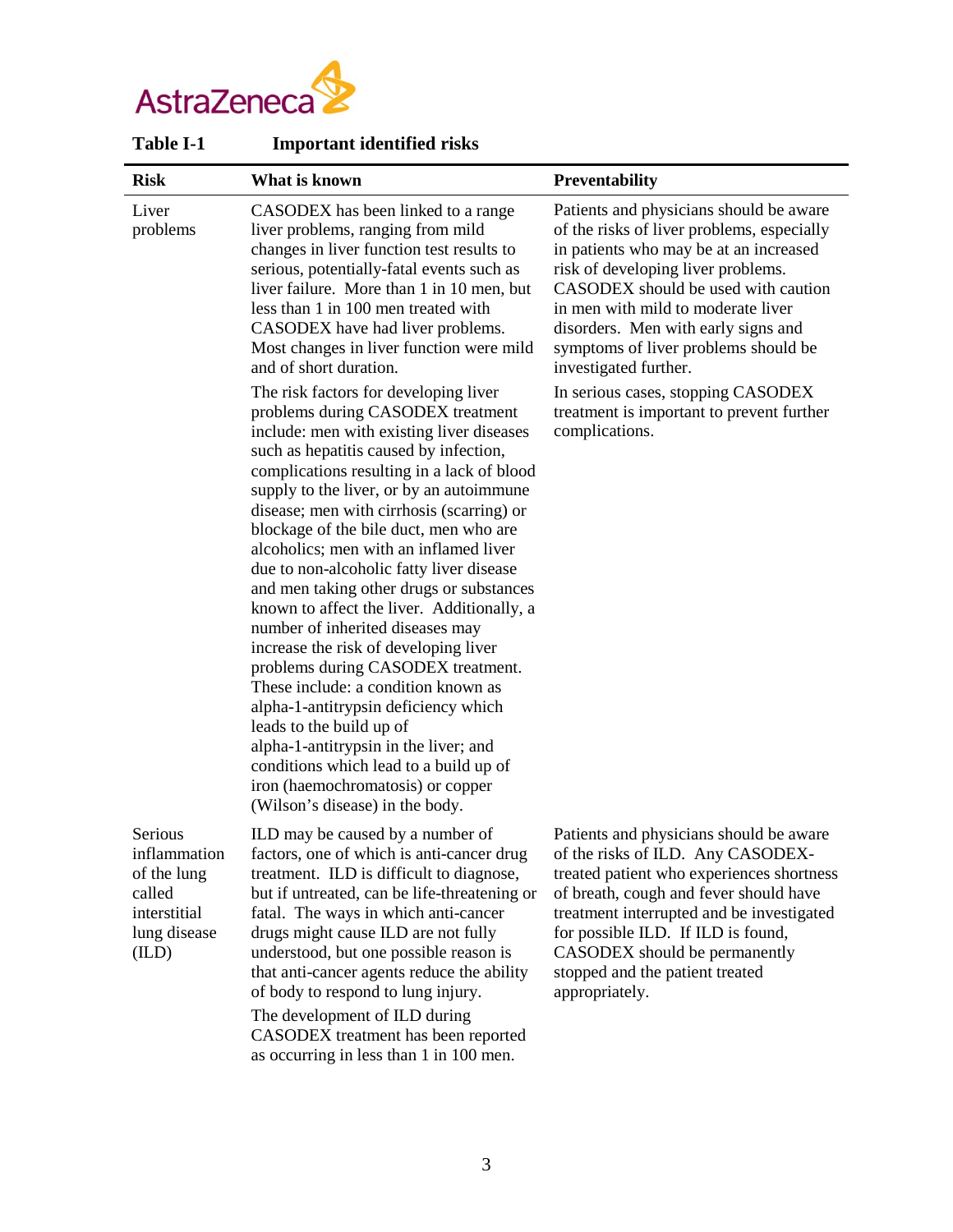

| <b>Table I-1</b>                           | <b>Important identified risks</b>                                                                                                                                                                                                                                                                                                                                                                                                                                                                                                                                                                                                                                                                                  |                                                                                                                                                                                                                     |  |
|--------------------------------------------|--------------------------------------------------------------------------------------------------------------------------------------------------------------------------------------------------------------------------------------------------------------------------------------------------------------------------------------------------------------------------------------------------------------------------------------------------------------------------------------------------------------------------------------------------------------------------------------------------------------------------------------------------------------------------------------------------------------------|---------------------------------------------------------------------------------------------------------------------------------------------------------------------------------------------------------------------|--|
| <b>Risk</b>                                | What is known                                                                                                                                                                                                                                                                                                                                                                                                                                                                                                                                                                                                                                                                                                      | Preventability                                                                                                                                                                                                      |  |
| Heart failure                              | The chance of developing prostate cancer<br>increases with age, as does the chance of<br>developing heart failure. Because of this,<br>patients receiving treatment for prostate<br>cancer also tend to be at a higher risk of<br>heart and blood circulation-related events<br>such as heart failure.<br>Heart failure has been observed in<br>patients who received CASODEX<br>together with another type of medicine<br>that blocks the production of luteinising<br>hormone. The development of heart<br>failure during CASODEX treatment has<br>been reported as occurring in less than 1<br>in 10 men but more than 1 in 100 men.                                                                            | Stopping treatment with CASODEX<br>either for a short time, or permanently,<br>may be necessary in patients with heart<br>failure. Damage to the heart may not be<br>reversible upon stopping CASODEX<br>treatment. |  |
| Heart attack<br>(myocardial<br>infarction) | The chance of developing prostate cancer<br>increases with age, as does the chance of<br>having a heart attack. Because of this,<br>patients receiving treatment for prostate<br>cancer also tend to be at higher risk of a<br>heart and blood circulation-related events<br>such as heart attack. Heart attacks during<br>CASODEX treatment have been reported<br>as occurring in less than 1 in 10 men but<br>more than 1 in 100 men.<br>Older people, males, smokers and people<br>with diabetes, high blood pressure or<br>high blood cholesterol levels are at an<br>increased risk of developing a heart<br>attack. A number of inherited factors<br>may also increase the risk of having a<br>heart attack. | None                                                                                                                                                                                                                |  |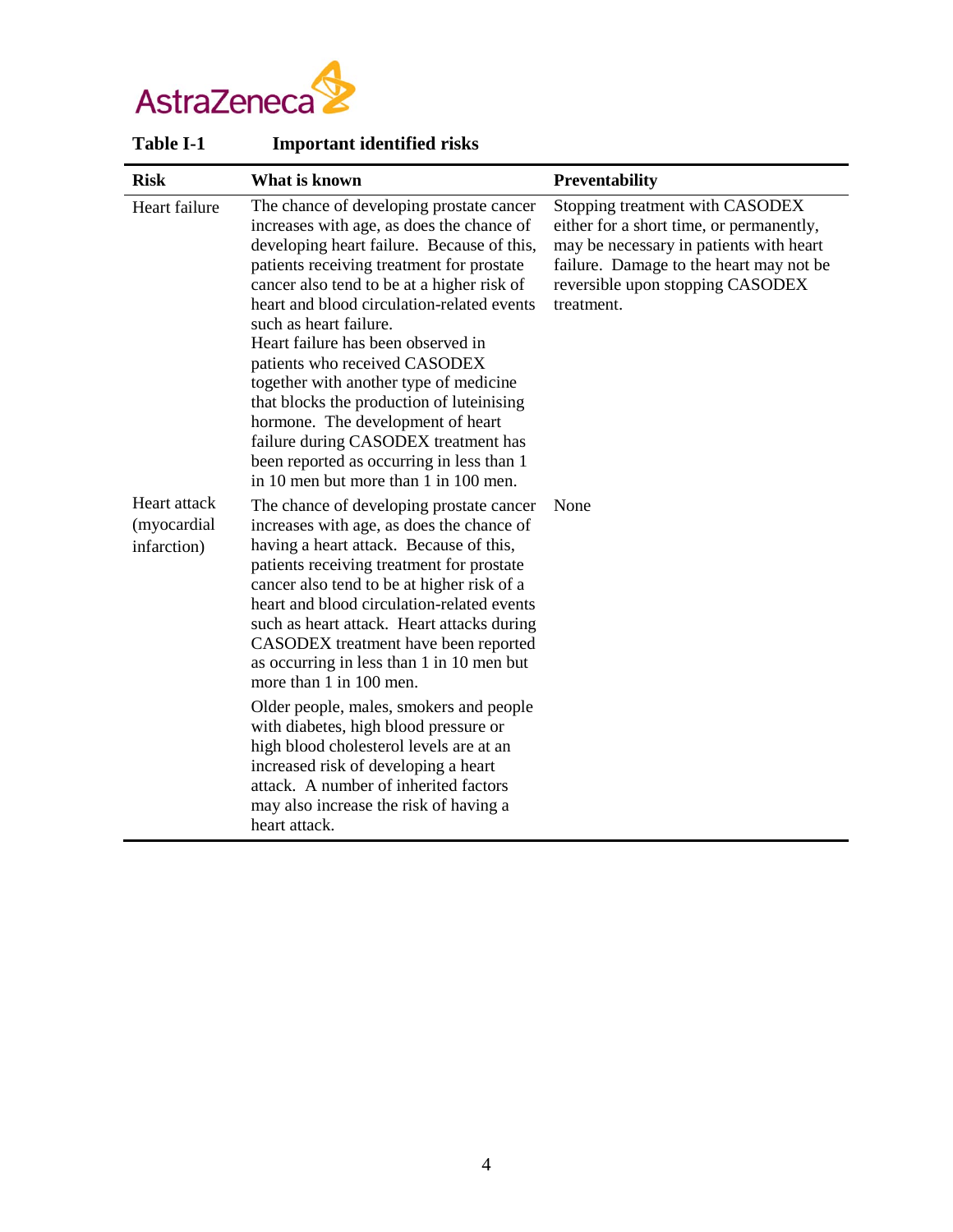

| Table I-2             | <b>Important potential risks</b>                                                                                                                                                                                                                                                                                                                                                                                                                                                                                                                                                                                             |
|-----------------------|------------------------------------------------------------------------------------------------------------------------------------------------------------------------------------------------------------------------------------------------------------------------------------------------------------------------------------------------------------------------------------------------------------------------------------------------------------------------------------------------------------------------------------------------------------------------------------------------------------------------------|
| <b>Risk</b>           | What is known (Including reason why it is considered a potential risk)                                                                                                                                                                                                                                                                                                                                                                                                                                                                                                                                                       |
| Male Breast<br>Cancer | Breast cancer in men is rare, because the androgen hormones such as testosterone,<br>which are found in high levels in males, inhibit breast growth. Hormones found in<br>higher levels in females, such as oestrogen, promote breast growth. The risk of<br>developing male breast cancer may already be greater in men with prostate cancer.<br>CASODEX at a dose of 150 mg per day is known to increase the risk of<br>developing enlarged breasts in males, by affecting the balance of male to female<br>hormones (the testosterone to oestrogen ratio) in the body.                                                    |
|                       | Some rare inherited diseases and other drugs which alter the testosterone to<br>oestrogen ratio have been shown to increase the risk of developing male breast<br>cancer, and because of the effects of CASODEX on the balance of male to female<br>hormones, CASODEX treatment could also increase the risk of developing male<br>breast cancer. The risks of male breast cancer occurring as a result of CASODEX<br>treatment are considered to be low, as even in the rare inherited diseases where the<br>testosterone to oestrogen ratio is affected from birth male breast cancer takes<br>several decades to develop. |
| Metabolic<br>Syndrome | Metabolic syndrome is the medical term for a combination of diabetes, high blood<br>pressure, high blood cholesterol levels and obesity. People with metabolic<br>syndrome have a higher risk of heart disease, stroke and other conditions affecting<br>blood vessels. Clinical studies have shown that the development of metabolic<br>syndrome may be linked to low levels of androgen hormones. There is a potential<br>risk for men treated with CASODEX to develop metabolic syndrome, due to the<br>decrease in the levels of androgens caused by CASODEX treatment                                                   |
|                       |                                                                                                                                                                                                                                                                                                                                                                                                                                                                                                                                                                                                                              |

| Table I-3 | <b>Missing information</b> |
|-----------|----------------------------|
|-----------|----------------------------|

| <b>Risk</b>    | What is known  |
|----------------|----------------|
| Not applicable | Not applicable |

#### **VI:2.5 Summary of additional risk minimisation measures by safety concern**

All medicines have a Summary of Product Characteristics, which provides physicians, pharmacists and other health care professionals with details on how to use the medicine and any risks, and recommendations for reducing them. An easier-to-read summary of this information is provided in the form of the package leaflet. The information in these documents is known as routine risk minimisation (reduction) measures.

Some medicines have special conditions and restrictions for their safe and effective use (additional risk reduction measures). However, there are no additional risk minimisation measures for CASODEX.